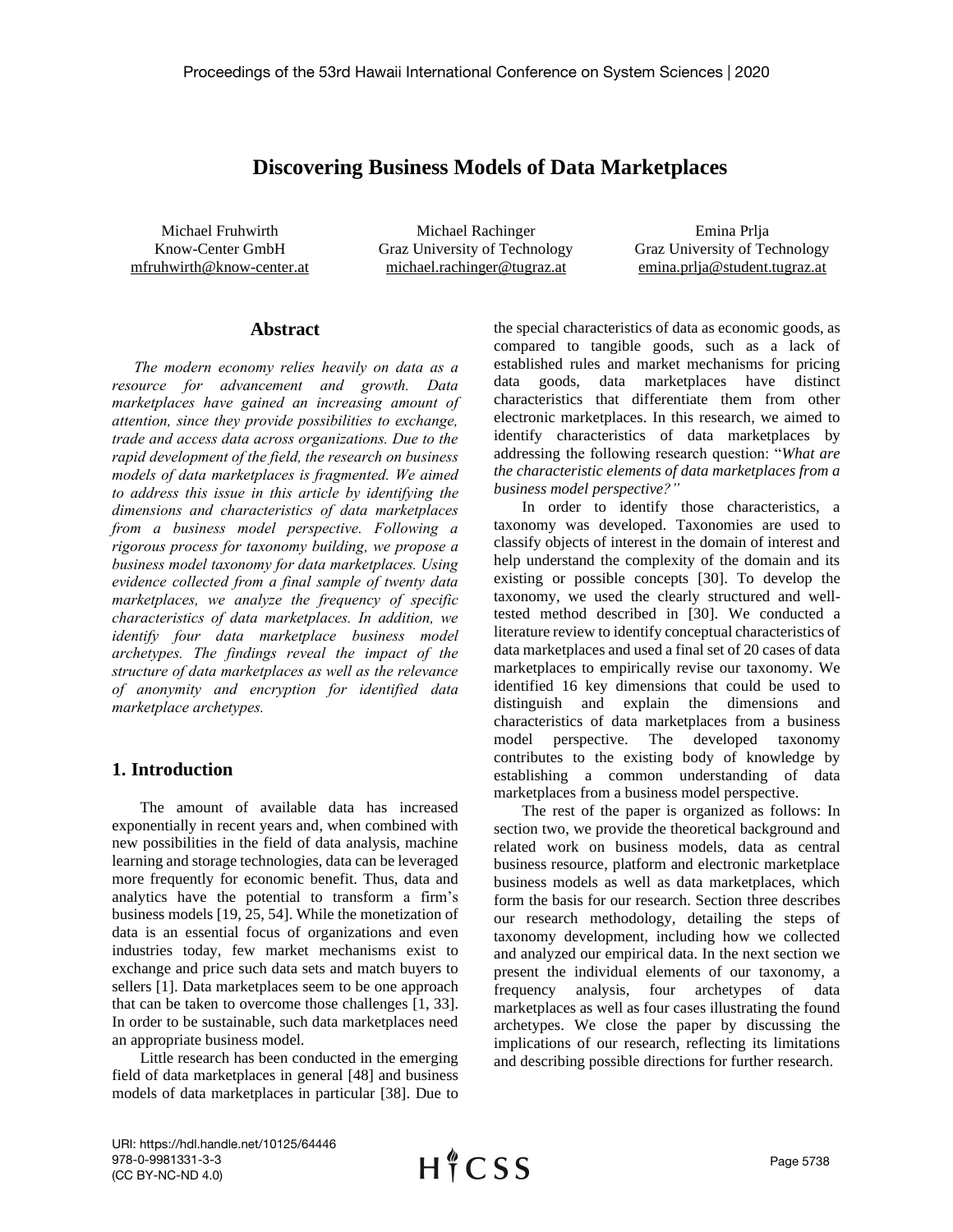## **2. Theoretical background**

### **2.1. Business models**

The concept of business models has gained momentum in recent years in several disciplines, such as Information Systems [7, 49], Strategic Management [26, 56] as well as Technology and Innovation Management [5, 10]. Companies need well-developed business models to *"commercialize new ideas and technologies"* [9] and to deliver and capture value [47]. Developing business model components and frameworks is a popular approach that can be taken to describe and analyze business models. More specifically, a *"business model framework describes the compositional elements what a business model is made of"* [43]. A component-based view is subsequently present in many ways of understanding the term business model [51]. The contents of a business model are often thereby characterized by subordinated elements [51]. More precisely, business models can be applied to describe how organizations create, deliver and capture value through the value proposition [34, 47]. These subordinate elements subsequently provide the meta- characteristic for our taxonomy that are suitable for use to analyze data marketplaces using the business model as a viewing lens.

#### **2.2. Data as the main assets in business models**

Data and information are strategic resources in today's digital businesses [6, 27]. Data enable firms to improve processes and decision-making, offer new services and even new business models [20, 53]. This leads to the paradigm that data assets and informationbased offerings are exchanged for legal tender [52]. Thus, through the emergence of a data ecosystem, data do not only represent an asset that allows companies to improve products or services, but have become products in and of themselves [8, 39].

However, data have special characteristics as compared to tangible goods. Data are easy to transport, share, or copy, and they can be equally used in any location or environment, which gives them advantages over any other product [24]. Compared to tangible goods, there are no established rules and market mechanisms for pricing data assets [17, 28]. In addition, it is often difficult for data buyers to evaluate data assets before purchasing and fully disclosing and accessing them, a conundrum that is also known as *Arrow's Paradox* [3, 40]. Furthermore, organizations are often not willing to share valuable data with other stakeholders due to potential risks or a lack of trust [11]. As when trading other goods, data that are being offered on marketplaces should come with corresponding metadata, describing their amounts, origins, characteristics and other information that the buyer should know prior to conducting the purchase [39].

Data-driven business rely on data as a key resource [20]. Sources of data for data-driven business models can be *internal* (i.e., obtained from company's internal IT systems or self-generated sensor data) or *external* (i.e., data purchased from external data providers or obtained for free from publicly available data sources) [20]. Thus, companies purchase data goods to support their data-driven businesses (e.g., for training machine learning models [1]). Likewise, companies also have the opportunity to monetize their internal valuable data assets by selling them to other data-driven businesses [32]. Thus, data-driven businesses require market mechanisms and exchange infrastructure to acquire and monetize valuable data assets.

### **2.3. Electronic marketplaces and platforms**

Digital platforms, which are often referred to as "electronic marketplaces" or "multilateral marketplaces", are businesses that enable and support interactions between distinct but interdependent groups of users (customers and suppliers). These groups perform exchanges of goods by using pricing strategies [18, 31]. The platform acts as facilitator of these interactions, and as participants co-create value between each other, a "network effect" is created. This means that a good or a service acquires more value to its user as more users adopt it [31, 37]. Network effects create self-reinforcing mechanisms that lead to market leadership, a large customer base economy of scale and the establishment of boundaries for other players [8, 16]. Participants in a marketplace do not necessarily represent two different groups of users, but can take both the roles of buyer and seller [46]. When data are subsequently traded as economic goods in electronic marketplaces, data marketplaces emerge as a type of marketplace with distinct characteristics.

### **2.4. Data marketplaces**

Data marketplaces are electronic platforms that facilitate the exchange of data [41]. Due to the need for businesses to obtain appropriate information and the maturation of the data market ecosystem, the popularity of data marketplaces has grown in recent years [8]. As the number of data marketplace players joining the market increases, companies have more opportunities to use external data to improve their business and explore new revenue opportunities by reselling the data they collected internally [8, 29].

A data marketplace ecosystem consists of data providers, data buyers, third-party service providers and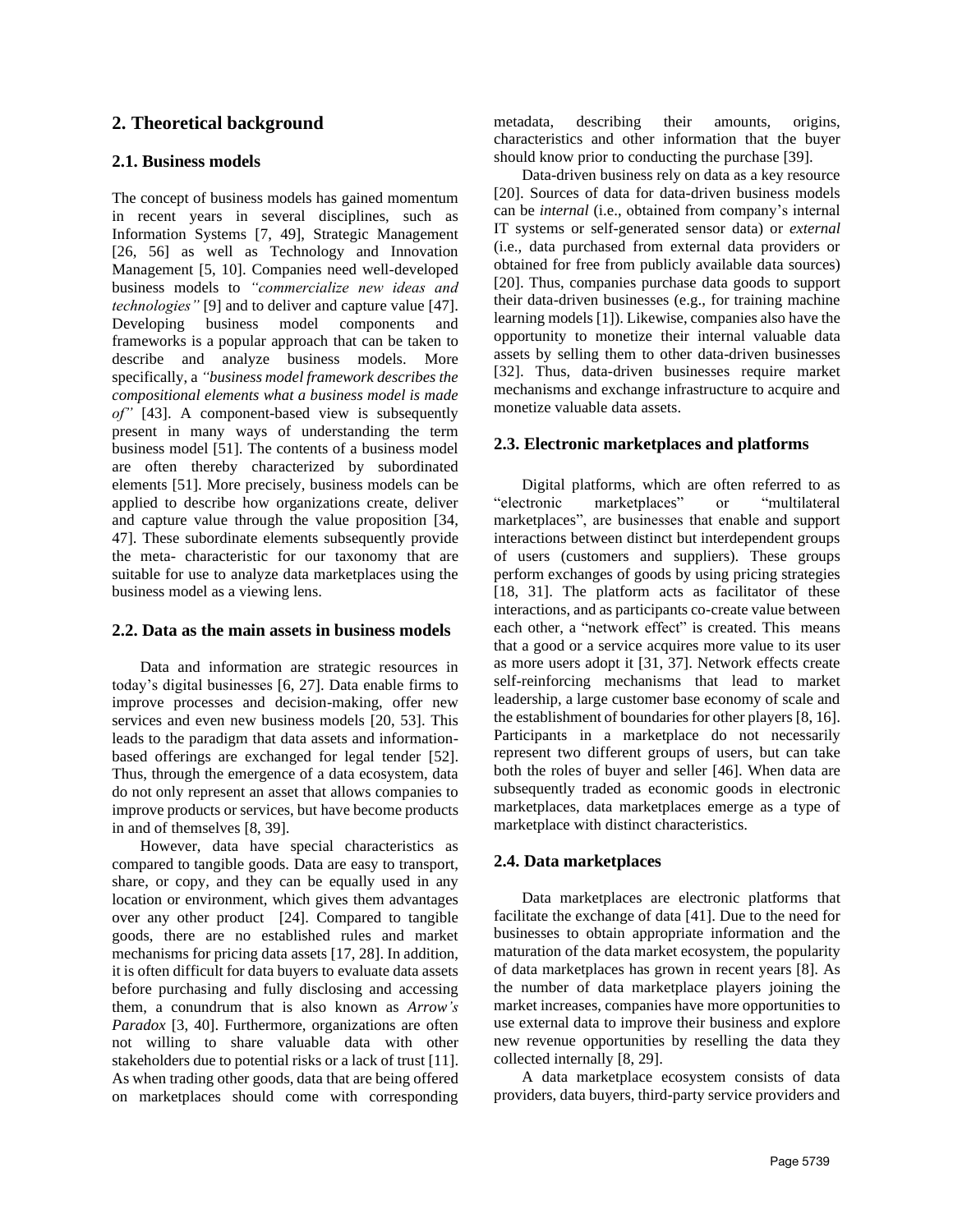a marketplace owner [38]. Data providers offer their own data on a marketplace; allow their data to be queried by data buyers and expect to obtain revenue by selling data. Data buyers are participants who are interested in buying the datasets they need and display a positive willingness to pay for data [23]. Data buyers use purchased data to support decision-making processes [12] or build new services and business models. Third-party service providers can provide applications or algorithms that add value to data assets. The data marketplace provider collects and hosts data from data providers and sells data to data buyers [38].

According to [42], an electronic marketplace is a data marketplace if data trading is the main value proposition of the business model. Marketplace participants have to be able to upload, browse, download, buy, and/or sell machine-readable data. Consequently, this excludes the services that only offer links to data locations, without hosting the data. Moreover, data have to be hosted by the providers who clarify the origin of the data. [8] emphasize additionally that data marketplaces have to be digital platforms and not only a data repository or a cloud service provider.

Encouraged by the definition of electronic marketplaces provided by [36], that involves characteristics of both *buying* and *selling*, open data marketplaces were not included in the scope of this research because they lacked a profit-oriented nature [57]. Open data portals or government agencies and non-government organizations that provide data free of charge were also excluded from the scope of data marketplaces, since they do not provide any market mechanism of buying and selling and the published data are only a side effect of their purpose in general.

Although the body of literature on data marketplaces has grown in recent years, little research has been conducted on the characteristics of data marketplaces from the perspective of business models.

#### **3. Research methodology**

In order to identify the characteristics of data marketplaces, the taxonomy-building approach proposed by [30] was chosen. Taxonomy building is an approach commonly used to classify, clarify, understand and systematically analyze complex problems or domains. The approach of [30] involves combining knowledge obtained from the literature and directly analyzing objects of interest. It is generally a wellaccepted and frequently used method in the area of business models for information systems, such as car sharing business models [35], digital business models [6] or FinTech business models [15]. In the following section, we describe how we developed a taxonomy of dimensions and elucidated the characteristics of data marketplaces from a business model perspective by following the seven-step process for taxonomy development proposed by [30] (see Figure 1): As part of this process, the meta-characteristic first has to be defined, which is a basis and limitation for discovery of dimensions and characteristics and which are derived accordingly. Furthermore, the ending conditions have to be established during this process, because it has an iterative nature, which requires constraints for termination. Third, the process can continue along one of two paths: a conceptual-to-empirical approach, building the taxonomy from relevant literature, or an empirical-to-conceptual approach, building the taxonomy from an investigation of analysis objects. After each approach, the ending conditions are checked: If the ending conditions are not met, an additional empirical-to-conceptual or conceptual-to-empirical approach. If the ending conditions are met, the process terminates, and the taxonomy development is considered as finished.



*Define meta-characteristic*: As the goal of this research was to identify characteristics of data marketplaces from a business model perspective, we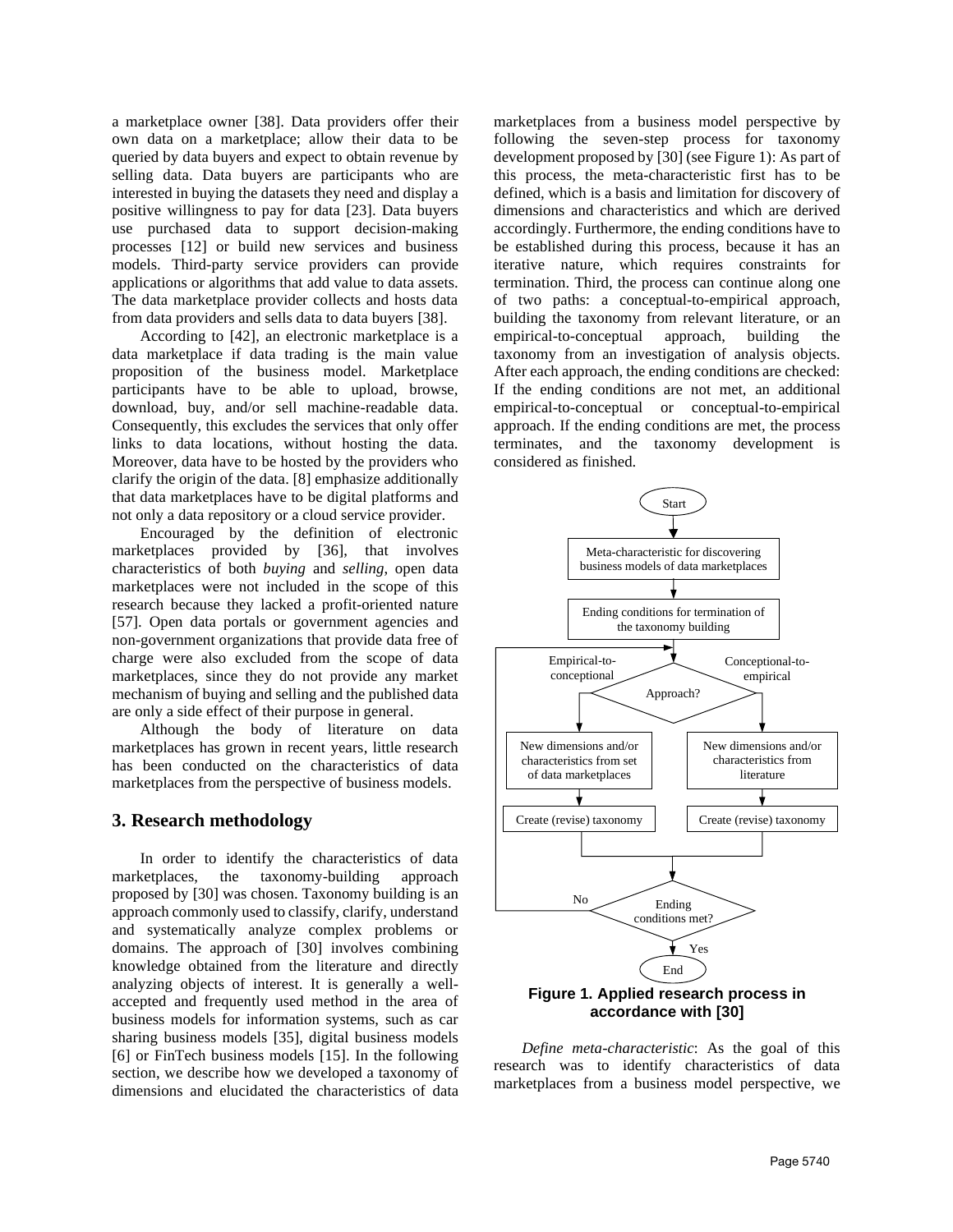defined the basic elements of a business model (value proposition, value delivery, value creation and value capture [34, 47]) as the meta-characteristic.

*Determine ending conditions*: We followed the ending conditions suggested by [30] in terms of the objective and subjective ending conditions. The conditions are presented in Table 1, together with the taxonomy evolvement throughout the iterations.

*Select approach:* As part of our taxonomy development process, we conducted two conceptual-toempirical iterations and five subsequent empirical-toconceptual iterations. In the following section, we describe the activities in both approaches.

*Conceptual to empirical (c2e):* In the first two iterations, a conceptual-to-empirical approach was applied. We integrated relevant characteristics from the existing literature on taxonomies of platform business models and marketplaces [45, 46] as well as from previous work on data marketplaces [17, 22, 29, 40, 41].

*Empirical to conceptual (e2c):* In the next iterations, we classified the business models of data marketplaces from empirical data. To systematically identify the relevant objects for the inductive iterations, we adopted a rigorous procedure to identify relevant publications for a literature review, as suggested by [50]. We searched for data marketplaces using the Google search engine, using the browser in incognito mode to avoid carry-over effects from previous search. We applied the following keywords during our search: "data marketplace," "data market," "data trading platform," "data platform," "buying data" and "data brokers." Moreover, data marketplaces that had already been surveyed in the inspected literature, described in the background section, were included into our database. This search process led us to identify a total set of 58 data marketplaces. We drew on information from company websites, white papers and news articles that mentioned a data marketplace. Companies that provided insufficient information were omitted from the database. If possible, we also created an account for each data marketplace to observe its functionalities and offerings. Only objects which were available in the English language were considered for inclusion in the set of analysis objects. To create a representative set of platforms, the initial set of objects was filtered in two iterations: Prior to the taxonomy development, objects were excluded if they did not fulfill our definition of data marketplaces (see section 2.4). During the taxonomy development, an additional set of objects was excluded if no sufficient public information was available about the data marketplace (i.e., we did not contact marketplace operators by direct e-mail correspondence or phone calls to obtain further information), if technical failures and location issues (e.g., unsupported area) of the data marketplace

prevented information retrieval, or if the platform was under construction or in testing phase. (The list of identified data marketplaces and the criteria for exclusion is available on request from the authors.) After applying our inclusion and exclusion criteria, we obtained a final set of 20 data marketplaces.

*Checking ending conditions* was done after every iteration, until every condition had been satisfied once, which terminated the analysis. This process is shown in Table 1.

|                  |                                                                                         |                     |              | <b>Iteration</b> |              |              |              |              |  |  |  |
|------------------|-----------------------------------------------------------------------------------------|---------------------|--------------|------------------|--------------|--------------|--------------|--------------|--|--|--|
|                  | <b>Ending condition</b>                                                                 | $\mathfrak{D}$<br>1 |              | 3                | $\Delta$     | 5            | 6            | 7            |  |  |  |
|                  |                                                                                         | (c2e)               |              | (e2c)            |              |              |              |              |  |  |  |
|                  | All objects from representative sample<br>were examined                                 |                     |              |                  |              | $\mathbf{x}$ | $\mathbf{x}$ | $\mathbf{x}$ |  |  |  |
| <b>Objective</b> | No object was merged or split in the<br>last iteration                                  | $\mathbf{x}$        | $\mathbf{x}$ | $\mathbf x$      | $\mathbf{x}$ | $\mathbf{x}$ | $\mathbf{x}$ | $\mathbf{x}$ |  |  |  |
|                  | Every characteristic of every dimension<br>describes at least one object                |                     |              |                  |              |              |              | $\mathbf x$  |  |  |  |
|                  | No new dimensions or characteristics<br>were added in the last iteration                |                     |              |                  |              |              | $\mathbf{x}$ | $\mathbf{x}$ |  |  |  |
|                  | No dimensions or characteristics were<br>merged or split in the last iteration          |                     | $\mathbf{x}$ |                  |              |              |              | $\mathbf x$  |  |  |  |
|                  | Every dimension is unique                                                               | $\mathbf{x}$        | X            | $\mathbf{x}$     | $\mathbf x$  | $\mathbf{x}$ | $\mathbf{x}$ | $\mathbf x$  |  |  |  |
|                  | Every characteristic is unique within its<br>dimension                                  | $\mathbf x$         | $\mathbf x$  |                  |              | $\mathbf x$  | $\mathbf x$  | $\mathbf{x}$ |  |  |  |
|                  | Each cell is unique and is not repeated                                                 | $\mathbf x$         | $\mathbf x$  | $\mathbf{x}$     | $\mathbf{x}$ | $\mathbf{x}$ | $\mathbf x$  | $\mathbf{x}$ |  |  |  |
| Subjective       | Concise – taxonomy is meaningful but<br>not overwhelming                                |                     |              |                  |              |              |              | $\mathbf{x}$ |  |  |  |
|                  | Robust – dimensions and characteristics<br>differentiate sufficiently                   |                     |              |                  |              | $\mathbf{x}$ | $\mathbf{x}$ | $\mathbf{x}$ |  |  |  |
|                  | Comprehensive - all dimensions of<br>interest identified and possible to reuse          |                     |              |                  |              | $\mathbf x$  | $\mathbf x$  | $\mathbf{x}$ |  |  |  |
|                  | Extendible – easy to add new<br>dimensions/characteristics                              | $\mathbf x$         | $\mathbf{x}$ | $\mathbf{x}$     | $\mathbf x$  | $\mathbf{x}$ | $\mathbf x$  | $\mathbf{x}$ |  |  |  |
|                  | Explanatory - dimensions /<br>characteristics can describe an object<br>from the domain |                     | $\mathbf x$  | $\mathbf X$      | $\mathbf x$  | $\mathbf{x}$ | $\mathbf{x}$ | $\mathbf{x}$ |  |  |  |

**Table 1. Ending conditions in each iteration**

The last step taken during our research involved using the developed taxonomy and analysis results to identify possible patterns within analyzed data marketplaces. The identification of patterns was performed following the guidelines suggested by [55].<br>This involved recognizing similarities and This involved recognizing similarities and dissimilarities within the cases and, eventually, a separation of mutually similar groups between them. As suggested in the guidelines, the number and variety of cases for this analysis increased the validity of the results. The analyzed data marketplaces were consequently grouped according to their characteristics, and meaningful archetypes of data marketplaces were identified. This process was guided by adopting the typology development guidelines provided by [14].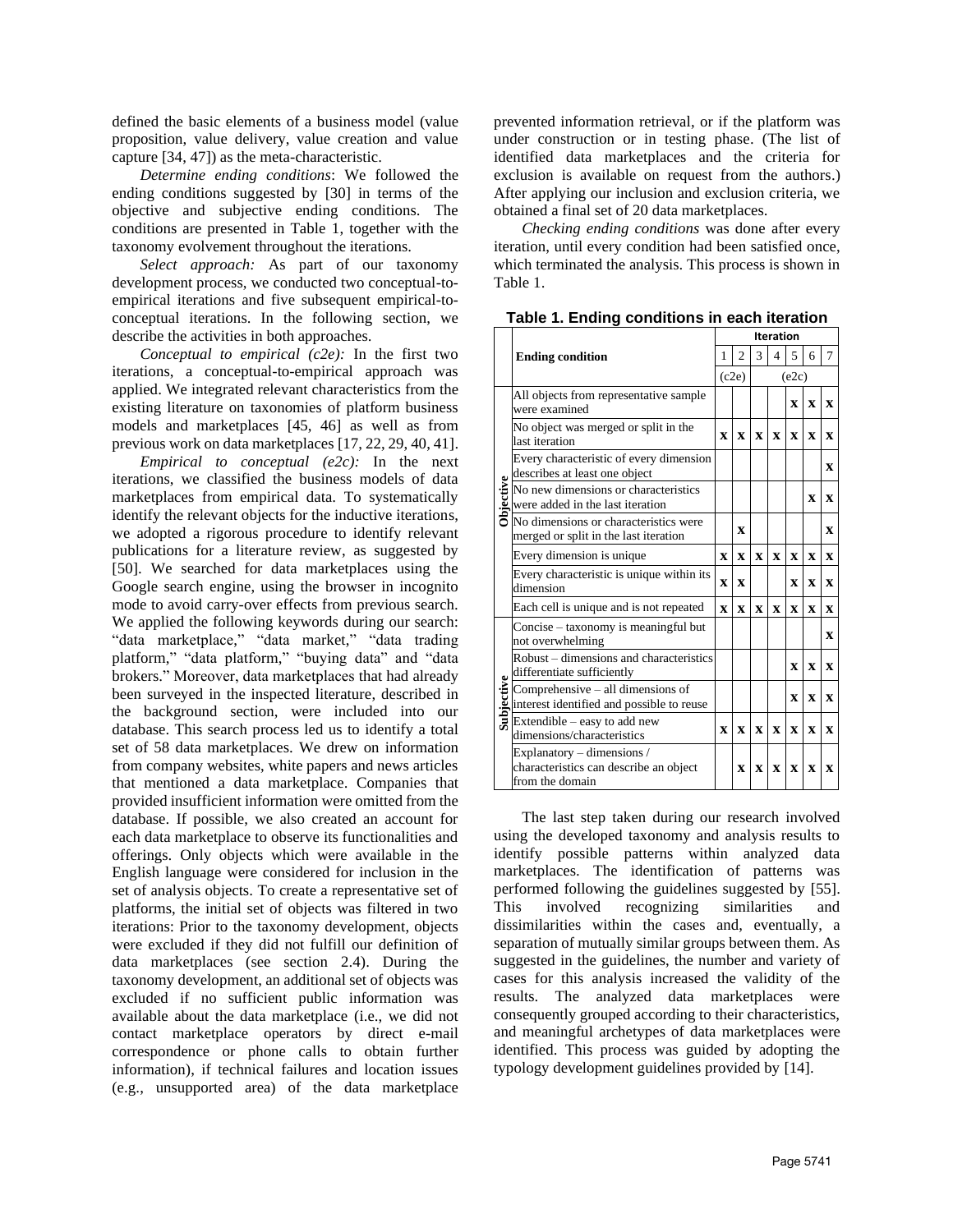### **4. Results**

#### **4.1. Taxonomy of data marketplaces**

Based on the methodology laid out in section 3, a taxonomy system to characterize data marketplaces was established using business models as a lens. The taxonomy consisted of dimensions that were evaluated based on identified characteristics of data marketplaces. Table 2 gives an overview of the identified categories as well as the respective characteristics.

The categories laid out in Table 2 were structured along the basic elements of a business model (value proposition, value delivery, value creation and value capture [34, 47]). A detailed description of the elements of the taxonomies and their origins can be found in Table 4 in the Appendix. Characteristics that did not occur in the final dataset of twenty data marketplaces were not included in the taxonomy. The excluded characteristics were "Government" as a data origin, "Web interface" as a data access type, "XML" and "RDF" as data output types, "complete access" as prepurchase test-option, the domains of "scientific" and "social media," "C2C" and "C2B" marketplace types and the "Free" and "two-part tariff" pricing model. In addition, if no information on a dimension was available, the characteristic "No info" was introduced. The final dataset of twenty marketplaces was used to analyze the occurrence frequency of the identified characteristics. Table 2 also shows the results of the analysis. In the following section, the dimensions and characteristics are described along the metacharacteristic value creation, value proposition, value delivery and value capturing.

*Value creation in data marketplaces.* The *platform infrastructure* dimension refers to the architecture of a data marketplace as a multi-sided platform. In a centralized data marketplace, data is offered via a centralized location, whereas in a decentralized data marketplace data assets remain at the data provider, using e.g. a blockchain [22]. The results indicate that approximately two-thirds of the investigated platforms operated in a centralized manner while only one-third operated in a decentralized manner. The *data origin* dimension specifies where the offered data comes from (i.e., internet, self-generated, user-generated, community, government or authority) [40]. Selfgenerated data from private sources represented the most prominent source of data. The *review system* dimension describes if data assets are evaluated by users or the marketplace [45, 46]. Interestingly, eighteen of the twenty data marketplaces either did not have a review system or offered no information on a review system.

*Value proposition in data marketplaces:* The *privacy* dimension indicates if data marketplaces offer privacy-preserving mechanisms as part of their value proposition to increase the data providers' willingness to share their data while preserving privacy and confidentiality of the data. Half of the investigated data marketplaces offered a way to protect privacy guarantees through encryption or anonymization of data assets. Although half of the data marketplaces did not provide any information on privacy, this dimension was maintained due to its relevance. Fourteen of the twenty data marketplaces (i.e., the majority), guarantee the quality of data assets as part of the value proposition, which is indicated in the *data quality guarantee* dimension. The *time relevancy* dimension describes if static or dynamic (i.e., regularly updated) data sets are offered by the marketplace [40]. Seventeen of the investigated twenty data marketplaces also offered both regularly updated datasets in combination with static datasets or exclusively regularly updated datasets. The *pre-purchase testability* dimension refers to Arrow's Paradox (see section 2.2), if data assets can be accessed prior to purchase to evaluate the value of the data [40]. Only seven of the twenty data marketplaces offered restricted access to data assets prior to purchase, whereas the majority did not offer pre-purchase testability of their data sources.

*Value delivery in data marketplaces:* The *data output type* describes the technical format of the data asset (e.g., CSV/XLS, JSON or report) [41]. The *type of access* dimension describes how data assets can be accessed (i.e., via API, download or specialized software). Fifteen of the twenty data marketplaces relied on APIs or downloads to offer access to data. The *additional purchase support* dimension indicates if additional services (e.g., for data analysis) are offered for free of with an additional fee. More than half of the investigated data marketplaces offered additional purchase support, however, predominantly for an extra charge. The *domain* dimension specifies about what the data asset contains information (e.g., financial or sensor data) [17, 41]. No specific focus regarding the domain of offered datasets was identified in the analysis of data from the investigated twenty data marketplaces. The *marketplace participant* dimension refers to the stakeholders that are matched via a data marketplace [46]. While almost half of the data marketplaces also took a B2B focus or no focus at all, three of the twenty data marketplaces (i.e., only a minority) used a C2B model. The *smart contract with blockchain* dimension describes if smart contract as a privacy-preserving and safe payment method is implemented to enforce trust. Almost half of the investigated data marketplaces (nine out of twenty) offered smart contracts with a blockchain.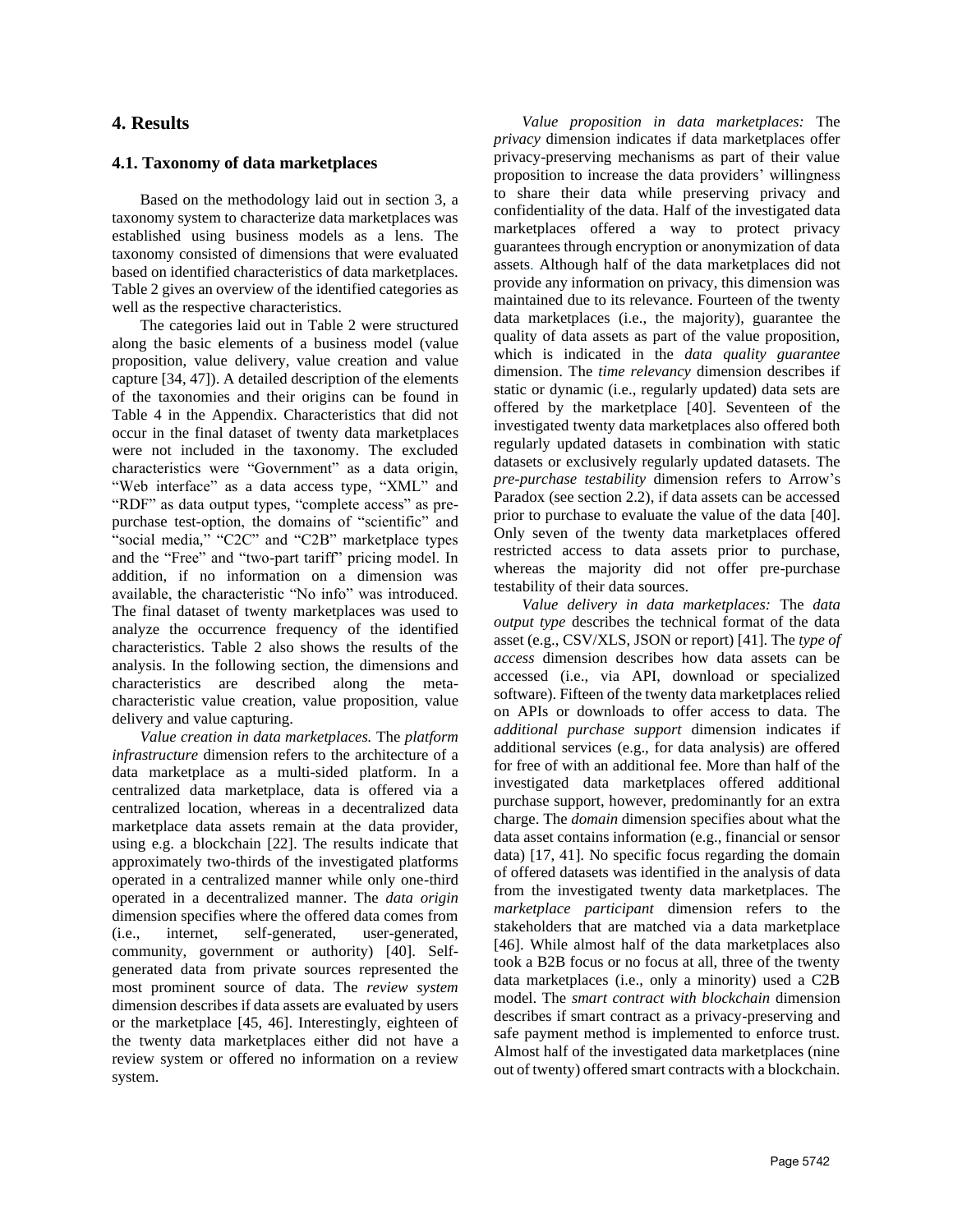|                   | <b>Dimension</b>                     | <b>Characteristics</b>          |                   |                               |                                           |                                     |                |                               |                       |                         |                            |  |
|-------------------|--------------------------------------|---------------------------------|-------------------|-------------------------------|-------------------------------------------|-------------------------------------|----------------|-------------------------------|-----------------------|-------------------------|----------------------------|--|
|                   | Platform<br>infrastructure           | Centralized<br>(13/20)          |                   |                               |                                           |                                     |                | Decentralized<br>(7/20)       |                       |                         |                            |  |
| Value Creation    | Data origin                          | Internet<br>(1/20)              |                   | Self-<br>generated<br>(10/20) |                                           |                                     | User<br>(3/20) |                               | Community<br>(2/20)   |                         | Author-<br>ity<br>(4/20)   |  |
|                   | <b>Review System</b>                 | (2/20)                          | User reviews      |                               |                                           | Reviews by<br>marketplace<br>(2/10) |                | <b>None</b><br>(9/20)         |                       |                         | No info<br>(7/20)          |  |
|                   | Privacy                              | Anonymized<br>(6/20)            |                   |                               |                                           | Encrypted<br>(2/20)                 |                |                               | <b>Both</b><br>(2/20) |                         | No info<br>(10/20)         |  |
| Value Proposition | Data quality<br>guarantee            | Yes<br>(14/20)                  |                   |                               |                                           |                                     |                |                               | No<br>(6/20)          |                         |                            |  |
|                   | Time relevancy                       | Static<br>(3/20)                |                   |                               | Dynamic<br>(11/20)                        |                                     |                | <b>Both</b><br>(6/20)         |                       |                         |                            |  |
|                   | Pre-purchase<br>testability          | None<br>(12/20)                 |                   |                               | Restricted access<br>(7/20)               |                                     |                | No info<br>(1/20)             |                       |                         |                            |  |
|                   | Data output<br>type                  | CSV/XLS<br>(6/20)               |                   | <b>JSON</b><br>(4/20)         | Report<br>(1/20)                          |                                     |                | Multiple<br>options<br>(4/20) |                       |                         | No info<br>(5/20)          |  |
|                   | Type of access                       | API<br>(7/20)                   |                   | Down-<br>load<br>(4/20)       | Specialized<br>Software<br>(3/20)         |                                     |                | API/Down<br>load<br>(4/20)    |                       | No info<br>(2/20)       |                            |  |
| Value Delivery    | Additional<br>purchase<br>support    | With additional costs<br>(8/20) |                   |                               | Included in price<br>(3/20)               |                                     |                |                               | No.<br>(9/20)         |                         |                            |  |
|                   | Domain                               | All/<br>Any<br>(5/20)           | Finance<br>(2/20) |                               | <b>Address</b><br>Geo<br>(2/20)<br>(2/20) |                                     |                | Sensor<br>(4/20)              |                       | Per-<br>sonal<br>(5/20) |                            |  |
|                   | Marketplace<br>participants          | B2B<br>(9/20)                   |                   |                               |                                           | C2B<br>(3/20)                       |                |                               | Any<br>(8/20)         |                         |                            |  |
|                   | Smart contract<br>with<br>blockchain |                                 | Yes<br>(9/20)     |                               |                                           |                                     | No<br>(11/20)  |                               |                       |                         |                            |  |
|                   | Pricing model                        | Usage<br>based<br>(7/20)        |                   | Package<br>pricing<br>(3/20)  |                                           | Flat fee<br>tariff<br>(5/20)        |                | Freemium<br>(4/20)            |                       |                         | No info<br>(1/20)          |  |
| Value Capture     | Price discovery                      | Fixed<br>prices<br>(11/20)      |                   | Set by<br>sellers<br>(6/20)   |                                           | Set by<br>byers<br>(1/20)           |                | Auction<br>(1/20)             |                       |                         | Negoti-<br>ation<br>(1/20) |  |
|                   | Payment<br>currency                  | Cypto<br>(6/20)                 |                   |                               | Fiat<br>(13/20)                           |                                     |                | Both<br>(1/20)                |                       |                         |                            |  |

**Table 2. Identified dimensions and characteristics of data marketplaces**

*Value Capture in data marketplaces:* The *pricing model* dimension indicates the strategy of a data marketplace for gaining profit [29, 41]. The most prominent pricing models used were usage-based models (used by eight out of twenty data marketplaces), a flat fee tariff (used by five data marketplaces) and the Freemium-model (used by four out of twenty data marketplaces). Furthermore, the *price discovery* dimension describes how the price of a data set is determined prior to transaction [45, 46]. Eleven out of twenty data marketplaces relied on fixed prices, while six data marketplaces relied on prices set by sellers. The *payment currency* dimension indicates in which form a data marketplace handles payments. Fiat money was the most prominent payment currency, while only six offered payments via cryptocurrency. Only one data marketplace offered both payments with cryptocurrency and fiat money.

#### **4.2. Archetypes of data marketplaces**

As described in section 3, we explored patterns in the distinct characteristics of the investigated data marketplaces to identify archetypes of data marketplaces. We looked for meaningful similarities and dissimilarities within the cases by comparing the different dimensions of our taxonomy. The four archetypes differed from each other in the dimension of

platform infrastructure (centralized vs. decentralized). Centralized data marketplaces also differed if they provide encryption and smart contracts or not. Decentralized data marketplaces differed if they were offering self-or user generated data, obtained from the personal domain, operated in a C2B context and if data could be accessed via API/download or by use of specialized software. The final sample of twenty data marketplaces was allocated to one of four archetypes. Table 3 provides an overview of the identified archetypes and lists the representative data marketplaces as well as their respective main characteristics.

| <br>.aoooo oao. a. oo. , poo                              |                                                                                              |                                                                                                        |                                                                      |                                                                                             |  |  |  |  |
|-----------------------------------------------------------|----------------------------------------------------------------------------------------------|--------------------------------------------------------------------------------------------------------|----------------------------------------------------------------------|---------------------------------------------------------------------------------------------|--|--|--|--|
| Data<br>marketplace Centralized data trading<br>archetype | data trading with smart                                                                      | <b>Centralized</b><br>contract                                                                         | De-<br>centralized<br>data trading                                   | Personal<br>data trading                                                                    |  |  |  |  |
| Data<br>Market-<br>place                                  | Ouandl                                                                                       | Dawex                                                                                                  | <b>IOTA</b>                                                          | Datacoup                                                                                    |  |  |  |  |
| <b>Value</b><br>creation                                  | Centralized                                                                                  | Centralized                                                                                            | De-<br>centralized                                                   | De-<br>centralized                                                                          |  |  |  |  |
| <b>Value</b><br>proposition                               | Encrypted<br>Anonymized<br>Static and<br>Dynamic<br>dynamic<br>datasets<br>datasets          |                                                                                                        | Encrypted<br>Dynamic<br>datasets                                     | Anonymized<br>Dynamic<br>datasets                                                           |  |  |  |  |
| <b>Value</b><br>delivery                                  | API or<br>download<br>Restricted<br>access to<br>data samples<br>B2B<br>No smart<br>contract | API or<br>download<br>Restricted<br>access to<br>data samples<br>B <sub>2</sub> B<br>Smart<br>contract | API<br>No test data<br>samples<br>B2B<br>Smart<br>contract           | Specialized<br>software to<br>access<br>No test data<br>samples<br>C2B<br>Smart<br>contract |  |  |  |  |
| <b>Value</b><br>capture                                   | Freemium<br>pricing<br>Prices set by<br>sellers                                              | Usage based<br>pricing<br>Prices set by<br>sellers<br>Fiat currency Fiat currency                      | Flat fee<br>pricing<br>Price set by<br>sellers<br>Crypto<br>currency | Usage based<br>pricing<br>Fixed prices<br>Crypto<br>currency                                |  |  |  |  |

**Table 3. Illustrative examples of data marketplace business model archetypes**

*Centralized data trading*: With eleven out of twenty data marketplaces, the "standard centralized" archetype was identified as the most common archetype in the dataset. This type of data marketplace has similar characteristics to conventional online marketplaces, offering possibilities to trade data in a simple and efficient manner. Data marketplaces of this archetype do not rely on a specified data origin, data domain, data output type, or pricing model.

*Centralized data trading with smart contract*: Only one marketplace in the dataset fits this archetype. Although it had a centralized infrastructure, it encrypted the data stored on the marketplace and supported smart contracting with a blockchain. Due to its centralized characteristic, this specific archetype of data marketplace supports straightforward trading of data,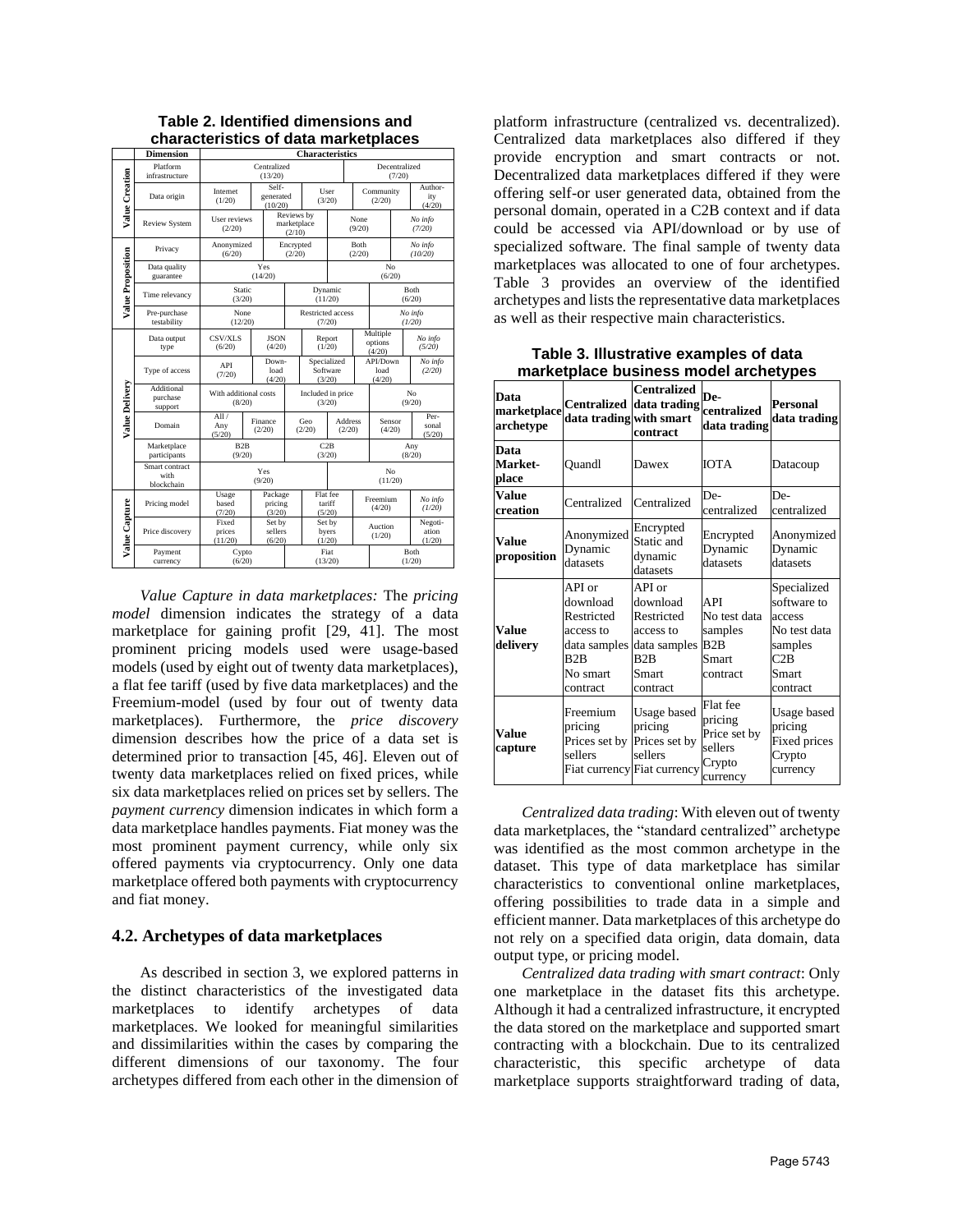while addressing security and legal issues that can occur in centralized data marketplaces.

*Decentralized data trading*: Five out of eleven data marketplaces fit into this category. This archetype relies on decentralized infrastructure typical for smart contracting. Marketplaces of this archetype guarantee data quality. They sell self-generated, dynamic data. None of the investigated data marketplaces provided additional services. Four out of five of the data marketplaces following the "standard decentralized" archetype and supported solely cryptocurrency, while one supported both crypto- and fiat currency.

*Personal data trading*: Three out of twenty marketplaces explicitly allowed users of the data marketplace to expose data for trading. Therefore, this archetype has a consumer-to-business characteristic and operates with user-generated personal data. Data trading is performed through use of simple, specialized software.

#### **5. Discussion and implications**

In this research, we used the theoretical lens of business models to propose a taxonomy for data marketplaces. The developed taxonomy consists of dimensions and characteristics derived from conceptual considerations [17, 22, 29, 40, 41, 45, 46] with the addition of new categories, identified by using empirical material from a sample of twenty data marketplaces. Table 4 in the Appendix outlines all conceptual and empirical dimensions and characteristics used for taxonomy building as well as their respective origins. To build the taxonomy, only conceptual characteristics that occurred in the empirical material were subsequently considered. The taxonomy was structured in accordance with the basic business model elements [34, 47], as illustrated in Table 2. Comparing our results with those from previous investigations on the topic [38] indicates that data marketplaces are still evolving, and a dominant business model of data marketplaces is yet to emerge.

Looking at Tables 2 and 4, a main criterion that separated data marketplaces was whether data marketplaces stored their data in a centralized or decentralized manner (e.g., using a blockchain). In that regard, anonymity and encryption of data were identified as major aspects that differentiated data marketplaces. It was surprising that only half of the investigated data marketplaces provided information on this specific topic.

In addition, using the established taxonomy as well as the final sample of twenty data marketplaces, four business model archetypes of data marketplaces were derived: *Centralized data trading, Centralized data trading with smart contract, Decentralized data trading* and *Personal data trading.* See Table 3 for the detailed characteristics of each archetype. Interestingly, despite their differences, all four archetypes rely on dynamic datasets and privacy measures in their value proposition.

The derived taxonomy as well as the established archetypes provide an overview of the current business models of data marketplaces, subsequently extending the findings of [38]. Our results also allow researchers and practitioners to easily anchor and communicate the dimensions and characteristics of data marketplaces. In addition, the established taxonomy can be used as a basis to design business models of data marketplaces in the future. If required, following the process proposed by [30], the taxonomy can easily be extended to include additional elements. This is especially useful since investigations on business models used in data marketplaces represent a rather new and rapidly evolving research area, where new characteristics or even new dimensions of data marketplaces business models are likely to emerge. Furthermore, as business models represent linkages between strategies and strategy implementation [2] the established business model archetypes contribute to the literature on digital business strategies [4, 21].

## **6. Limitations and further research**

Our research was subject to several limitations. *First*, limiting the investigation to data marketplaces descriptions in the English language that included the keywords "buying" "selling" potentially biased the data selection. This may have contributed to the low number of twenty data marketplaces in the final selection. Further research could be conducted to address this issue by also investigating data marketplaces on a broader basis, for example, by including languages other than English (e.g., Mandarin or Russian) as well as by investigating business models of open data marketplaces. In addition, increasing the number of investigated cases could allow a further evaluation of the established taxonomy as well as a quantitative cluster analysis of data marketplaces. *Second*, although we strictly followed the process of taxonomy building proposed by [30], additional dimensions and characteristics of data marketplaces might be uncovered in future research. This is especially the case since we assume that business models are subject to change, for example, through interactions with their environment [13]. Furthermore, due to the emerging nature of data marketplaces, it is clear that the set of marketplaces used in this analysis only captured a snapshot of what is occurring, rather than allow for long-term observations. It is to be expected that new players will join the market, while others will not be able to cope with challenges, even in the near future. Moreover, investigating the frequency of characteristics of data marketplaces holds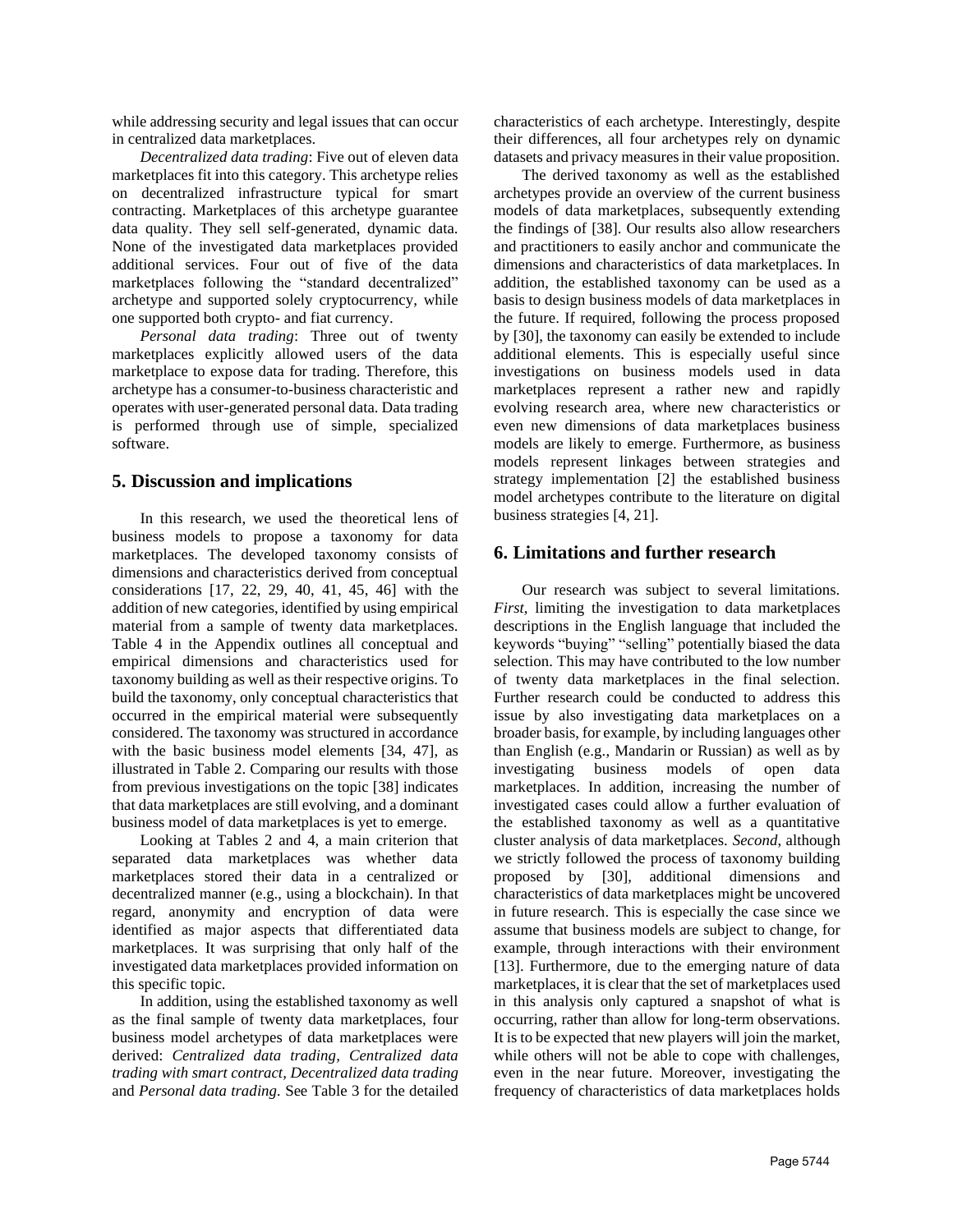potential for further research, since not all marketplaces offered information on all identified characteristics of the taxonomy at the time of analysis. *Third*, the possibility of misinterpretation of the empirical data cannot be ruled out. However, in order to minimize the probability of misinterpretations, multiple iterations on the collected information on data marketplaces were performed. *Fourth*, this research did not involve direct communication with marketplace providers. However, we assume that including the views of data marketplace providers as part of future research could offer valuable insights into the design of business models for data marketplaces. Future researchers could address this issue by carrying out in-depth case studies of data marketplaces and their respective providers. In addition, such in-depth case studies could include an evaluation of the proposed taxonomy [44]. Our proposed system of dimensions and characteristics as well as the established taxonomy subsequently form a solid basis for future research on business models of data marketplaces.

#### **7. Acknowledgements**

The research based on this paper has received funding from the Austrian COMET Program - Competence Centers for Excellent Technologies - under the auspices of the Austrian Federal Ministry of Transport, Innovation and Technology, the Austrian Federal Ministry for Digital and Economic Affairs and by the State of Styria. COMET is managed by the Austrian Research Promotion Agency (FFG).

#### **8. References**

[1] Agarwal, A., M. Dahleh, and T. Sarkar, A Marketplace for Data: An Algorithmic Solution, 2019.

[2] Amit, R. and C. Zott, "Creating Value Through Business Model Innovation", MIT Sloan Management Review, 53(2), 2012, pp. 41–49.

[3] Arrow, K.J., "Economic Welfare and the Allocation of Resources for Invention", in The Rate and Direction of Inventive Activity: Economic and Social Factors. 1962. Princeton University Press.

[4] Bharadwaj, A., O.A. El Sawy, P.A. Pavlou, Venkatraman, and N., "Digital Business Strategy: Toward a Next Generation of Insights", MIS Quarterly, 37(2), 2013, pp. 471–482.

[5] Björkdahl, J., "Technology cross-fertilization and the business model: The case of integrating ICTs in mechanical engineering products", Research Policy, 38(9), 2009, pp. 1468–1477.

[6] Bock, M. and M. Wiener, "Towards a Taxonomy of Digital Business Models - Conceptual Dimensions and Empirical Illustrations", Proceedings of the Thirty-Eighth International Conference on Information Systems (ICIS), Seoul, 2017.

[7] Burkhart, T., J. Krumeich, D. Werth, and P. and Loos, "Analyzing the Business Model Concept â•fl A Comprehensive Classification of Literature", Proceedings of the Thirty Second International Conference on Information Systems (ICIS), Shanghai 2011, 2011.

[8] Carnelley, P., H. Schwenk, G. Cattaneo, G. Micheletti, and D. Osimo, Europe's Data Marketplaces: Current Status and Future Perspectives, 12.06.2016.

[9] Chesbrough, H., "Business Model Innovation: Opportunities and Barriers", Long Range Planning, 43(2-3), 2010, pp. 354–363.

[10] Chesbrough, H. and R.S. Rosenbloom, "The role of the business model in capturing value from innovation: Evidence from Xerox Corporation's technology spin-off companies", Industrial and Corporate Change, 11(3), 2002, pp. 529–555.

[11] Dahlberg, T. and T. Nokkala, "Willingnes to Share Supply Chain Data in an Ecosystem Governed Platform: An Interview Study", in 32nd Bled eConference Humanizing Technology for a Sustainable Society, A. Pucihar, Editor. 2019.

[12] Deichmann, J., K. Heineke, T. Reinbacher, and D. Wee, Creating a successful Internet of Things data marketplace.

[13] Dellyana, D., T.M. Simatupang, and W. Dhewanto, "Managing the Actor's Network, Business Model and Business Model Innovation to Increase Value of the Multidimensional Value Networks", International Journal of Business and Society, 19(1), 2018, pp. 209–218.

[14] Doty, D.H. and W.H. Glick, "Typologies As a Unique Form Of Theory Building: Toward Improved Understanding and Modeling", Academy of Management Review, 19(2), 1994, pp. 230–251.

[15] Eickhoff, M., J. Muntermann, and T. Weinrich, "What do FinTechs actually do?: A Taxonomy of FinTech Business Models", Proceedings of the Thirty-Eighth International Conference on Information Systems (ICIS), Seoul, 2017.

[16] Eisenmann, T., G. Parker, and M.W. van Alstyne, "Strategies for Two-Sided Markets", Harvard Business Review, 2006.

[17] Fricker, S.A. and Y.V. Maksimov, "Pricing of data products in data marketplaces", International Conference of Software Business, 2017, pp. 49–66.

[18] Gawer, A., "Bridging differing perspectives on technological platforms: Toward an integrative framework", Research Policy, 43(7), 2014, pp. 1239–1249.

[19] Günther, W.A., M.H. Rezazade Mehrizi, M. Huysman, and F. Feldberg, "Debating big data: A literature review on realizing value from big data", The Journal of Strategic Information Systems, 26(3), 2017, pp. 191–209.

[20] Hartmann, P.M., M. Zaki, N. Feldmann, and A. Neely, "Capturing value from big data – a taxonomy of data-driven business models used by start-up firms", International Journal of Operations & Production Management, 36(10), 2016, pp. 1382–1406.

[21] Hodapp, D., G. Remane, and A. Hanelt, "Business Models for Internet of Things Platforms: Empirical Development of a Taxonomy and Archetypes", Proceedings of the 14th International Conference on Wirtschaftsinformatik, 2019.

[22] Koutroumpos, P., A. Leiponen, and L.D.W. Thomas, The (Unfulfilled) Potential of Data Marketplaces, ETLA Working Papers No 53, 2017.

[23] Kushal, A., S. Moorthy, and V. Kumar, Pricing for Data Markets, Technical Report, 2012.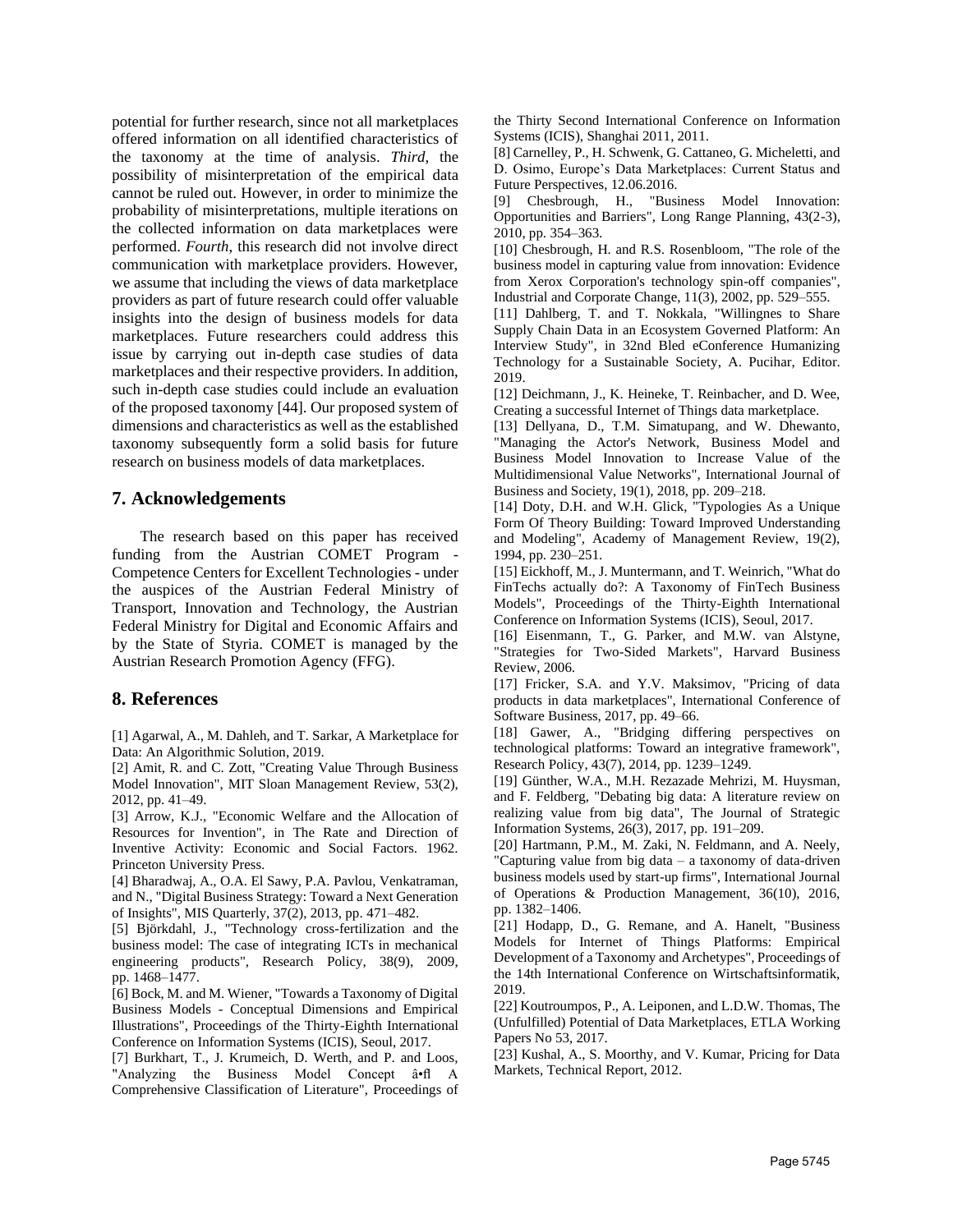[24] Liang, F., W. Yu, D. An, Q. Yang, X. Fu, and W. Zhao, "A survey on big data market: Pricing, trading and protection", IEEE Access, 6, 2018, pp. 15132–15154.

[25] Loebbecke, C. and A. Picot, "Reflections on societal and business model transformation arising from digitization and big data analytics: A research agenda", Journal of Strategic Information Systems, 24, 2015, pp. 149–157.

[26] Magretta, J., "Why Business Models Matter", Harvard Business Review, 80(5), 2002, pp. 86–92.

[27] Mamonov, S. and T.M. Triantoro, "The strategic value of data resources in emergent industries", International Journal of Information Management, 39, 2018, pp. 146–155.

[28] Moody, D. and P. Walsh, "Measuring The Value of Information: An Asset Valuation Approach", ECIS 1999 Proceedings (Proceedings of the Ninth European Conference on Information Systems (ECIS), 1999), 1999.

[29] Muschalle, A., F. Stahl, A. Löser, and G. Vossen, "Pricing Approaches for Data Markets", 2012.

[30] Nickerson, R.C., U. Varshney, and J. Muntermann, "A method for taxonomy development and its application in information systems", European Journal of Information Systems, 22(3), 2013, pp. 336–359.

[31] Osterwalder, A. and Y. Pigneur, Business Model Generation: A Handbook for Visionaries, Game Changers, and Challengers, 1st edn., John Wiley & Sons, 2010.

[32] Otto, B. and S. Aier, "Business Models in the Data Economy: A Case Study from the Business Partner Data Domain", 11th International Conference on Wirtschaftsinformatik, 2013, pp. 475–489.

[33] Özyılmaz, K.R., M. Doğan, and A. Yurdakul, "IDMoB: IoT Data Marketplace on Blockchain", 2018, pp. 11–19.

[34] Remane, G., A. Hanelt, J. Tesch, and L.M. Kolbe, "The business model pattern database: A tool for systematic business model innovation", International Journal of Innovation Management, 21(01), 2017, p. 1750004.

[35] Remane, G., R.C. Nickerson, A. Hanelt, J. Tesch, and L.M. Kolbe, "A-Taxonomy-of-Carsharing-Business-Models", Proceedings of the Thirty-Seventh International Conference on Information Systems (ICIS), Dublin, 2016.

[36] Schmid, B.F. and M.A. Lindemann, "Elements of a reference model for electronic markets", in Proceedings of the Thirty-First Hawaii International Conference on System Sciences, Thirty-First Hawaii International Conference on System Sciences, Kohala Coast, HI, USA, 6-9 Jan. 1998. IEEE Comput. Soc.

[37] Shapiro, C. and H.R. Varian, Information rules: A strategic guide to the network economy, 19th edn., Harvard Business School Press, Boston, 2010.

[38] Spiekermann, M., "Data Marketplaces: Trends and Monetisation of Data Goods", Intereconomics, 54(4), 2019, pp. 208–216.

[39] Spiekermann, M., D. Tebernum, S. Wenzel, and B. Otto, "A Metadata Model for Data Goods", Multikonferenz Wirtschaftsinformatik 2018, 2018, pp. 326–337.

[40] Stahl, F., F. Schomm, L. Vomfell, and G. Vossen, "Marketplaces for Digital Data: Quo Vadis?", Computer and Information Science, 10(4), 2017, pp. 22–37.

[41] Stahl, F., F. Schomm, and G. Vossen, The data marketplace survey revisited, Working Papers, ERCIS - European Research Center for Information Systems, No. 18, 2014.

[42] Stahl, F., F. Schomm, G. Vossen, and L. Vomfell, "A classification framework for data marketplaces", Vietnam Journal of Computer Science, 3(3), 2016, pp. 137–143.

[43] Stuckenberg, S., E. Fielt, and T. Loser, "The Impact Of Software-As-A-Service On Business Models Of Leading Software Vendors. Experiences From Three Exploratory Case Studies", PACIS 2011 Proceedings, 2011.

[44] Szopinski, D., T. Schoormann, and D. Kundisch, "Because your taxonomy is worth it: Towards a framework for taxonomy evaluation", Proceedings of the Twenty-Seventh European Conference on Information Systems (ECIS), Stockholm 2019, 2019.

[45] Täuscher, K., Business Models in the Digital Economy: An Empirical Classification of Digital Marketplaces, 2016.

[46] Täuscher, K. and S.M. Laudien, "Understanding platform business models: A mixed methods study of marketplaces", European Management Journal, 36(3), 2018, pp. 319–329.

[47] Teece, D.J., "Business Models, Business Strategy and Innovation", Long Range Planning, 43(2-3), 2010, pp. 172– 194.

[48] Thomas, L.D.W. and A. Leiponen, "Big Data Commercialization", IEEE Engineering Management Review, 44(2), 2016, pp. 74–90.

[49] Veit, D., E. Clemons, A. Benlian, P. Buxmann, T. Hess, D. Kundisch, J.M. Leimeister, and P. Loos, "Business Models: An Information Systems Research Agenda", Business & Information Systems Engineering, 6(1), 2014, pp. 45–53.

[50] Vom Brocke, J., A. Simons, B. Niehaves, B. Niehaves, K. Reimer, R. Plattfaut, and A. Cleven, "Reconstructing the Giant: On the Importance of Rigour in documenting the Literature Search Process", ECIS 2009 Proceedings (Proceedings of the Sixteenths European Conference on Information Systems (ECIS)), 2009.

[51] Wirtz, B.W., A. Pistoia, S. Ullrich, and V. Göttel, "Business Models: Origin, Development and Future Research Perspectives", Long Range Planning, 49(1), 2016, pp. 36–54.

[52] Wixom, B.H., "Cashing in on your data", Center for Information Systems Research, Sloan School of Management, Cambridge, MA: Massachusetts Institute of Technology. Research Briefing, 14(8), 2014.

[53] Wixom, B.H. and J.W. Ross, "How to Monetize Your Data", MIT Sloan Management Review, 58(3), 2017, pp. 10– 13.

[54] Woerner, S.L. and B.H. Wixom, "Big data: Extending the business strategy toolbox", Journal of Information Technology, 30(1), 2015, pp. 60–62.

[55] Yin, R.K., Case study research: Design and methods, 4th edn., SAGE, Los Angeles, 2009.

[56] Zott, C. and R. Amit, "The fit between product market strategy and business model: Implications for firm performance", Strategic Management Journal, 29(1), 2008, pp. 1–26.

[57] Zuiderwijk, A., E. Loukis, C. Alexopoulos, M. Janssen, and K. Jeffery, "Elements for the Development of an Open Data Marketplace", Conference for E-Democracy and Open Governement, 2014, pp. 309–322.